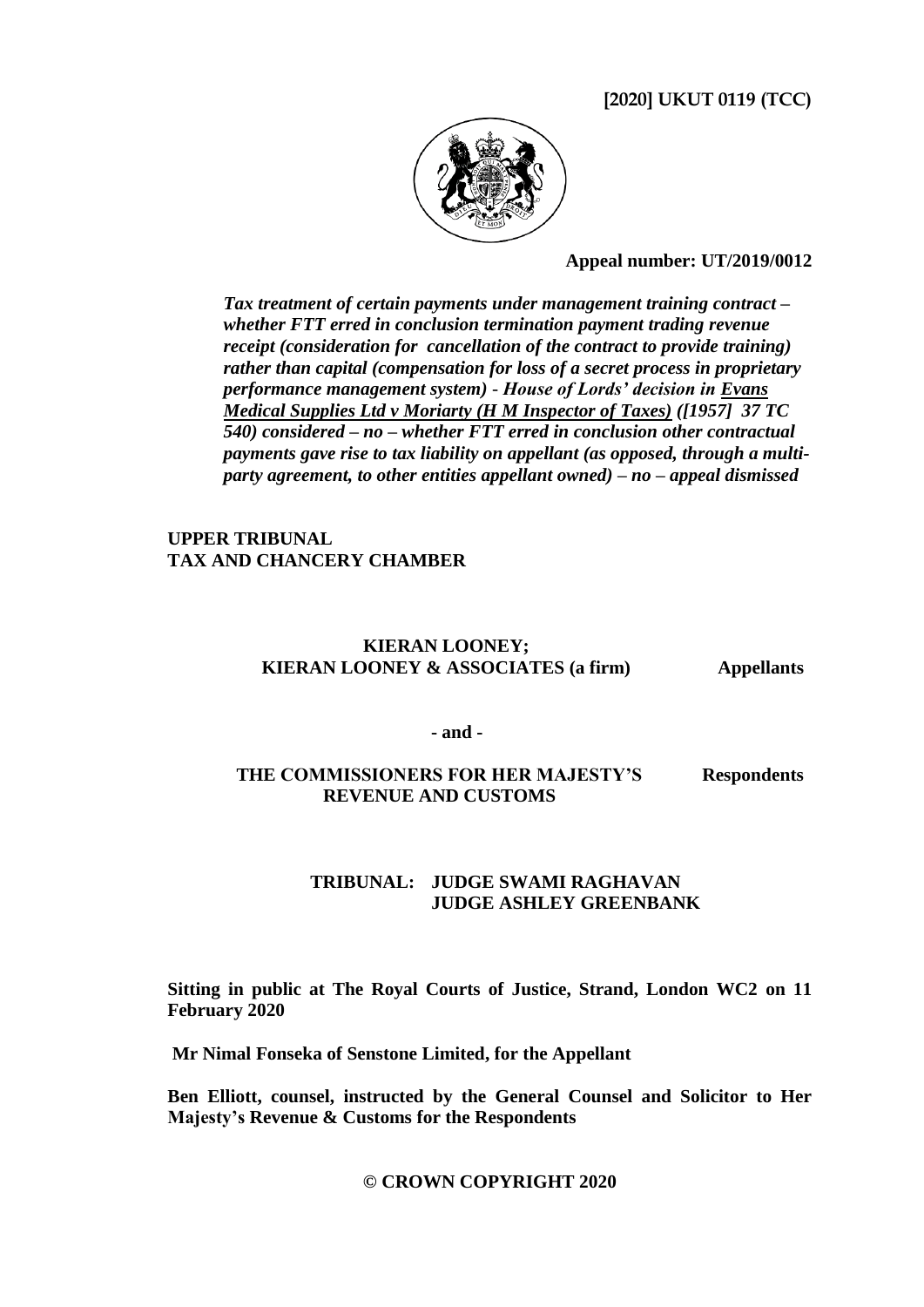## DECISION

## **Introduction**

1. Mr Kieran Looney, both in his personal capacity and as the nominated partner of Kieran Looney & Associates ("KLA") appeals against the decision of the First-tier Tribunal (Tribunal Judge Rupert Jones and Tribunal Member Noel Barrett – "the FTT") released on 16 October 2018 (published as *Looney, Kiernan Looney & Associates (Partnership) v Revenue & Customs* [2018] UKFTT 0619 (TC)) ("the FTT Decision").

2. The matters giving rise to the appeals relate to a contract under which KLA agreed to provide management training to the senior management of Trafigura Beheer BV, a substantial commodities trading company. The appeal before the FTT concerned, amongst other matters, the tax treatment of certain payments made in relation to that contract being:

1) a payment of £1 million made on the early termination of the contract;

The FTT rejected Mr Looney's case that the payment was capital (compensation for loss of a secret process in Mr Looney's proprietary performance management system) and upheld HMRC's analysis that the payment was consideration for the cancellation of the contract and therefore a trading revenue receipt ("the Termination Payment Issue").

2) payments under the contract totalling £3 million.

The FTT rejected Mr Looney's case that the payments were not part of the income and turnover of KLA (as opposed to other entities Mr Looney owned – Kieran Looney and Co Limited (KLCL) and a Panamanian company (Nower Inc.)) ("the Income Recognition Issue").

3. The Upper Tribunal ("UT") granted permission to appeal in relation to the above issues. We have set out the grounds on which permission was granted in more detail below when we come on to discuss the grounds of appeal. The scope of what is before us in the UT encompasses two appeals: first an appeal against an HMRC decision amending KLA's partnership return (the partnership appeal) which concerns both the Termination Payment Issue and the Income Recognition Issue and second an appeal by Mr Looney against a closure notice but which was only in relation to the partnership profits. The results of the closure notice appeal therefore follow automatically from the outcome of the partnership appeal.

## **The background facts**

4. The FTT's findings of fact are set out in the FTT Decision. We have summarized the key findings that are relevant for the purposes of this appeal below.

5. KLA carried on the trade of business coaching from 1 October 2003 until the partnership dissolved on 22 December 2009 (FTT [30]). The partners of KLA were Mr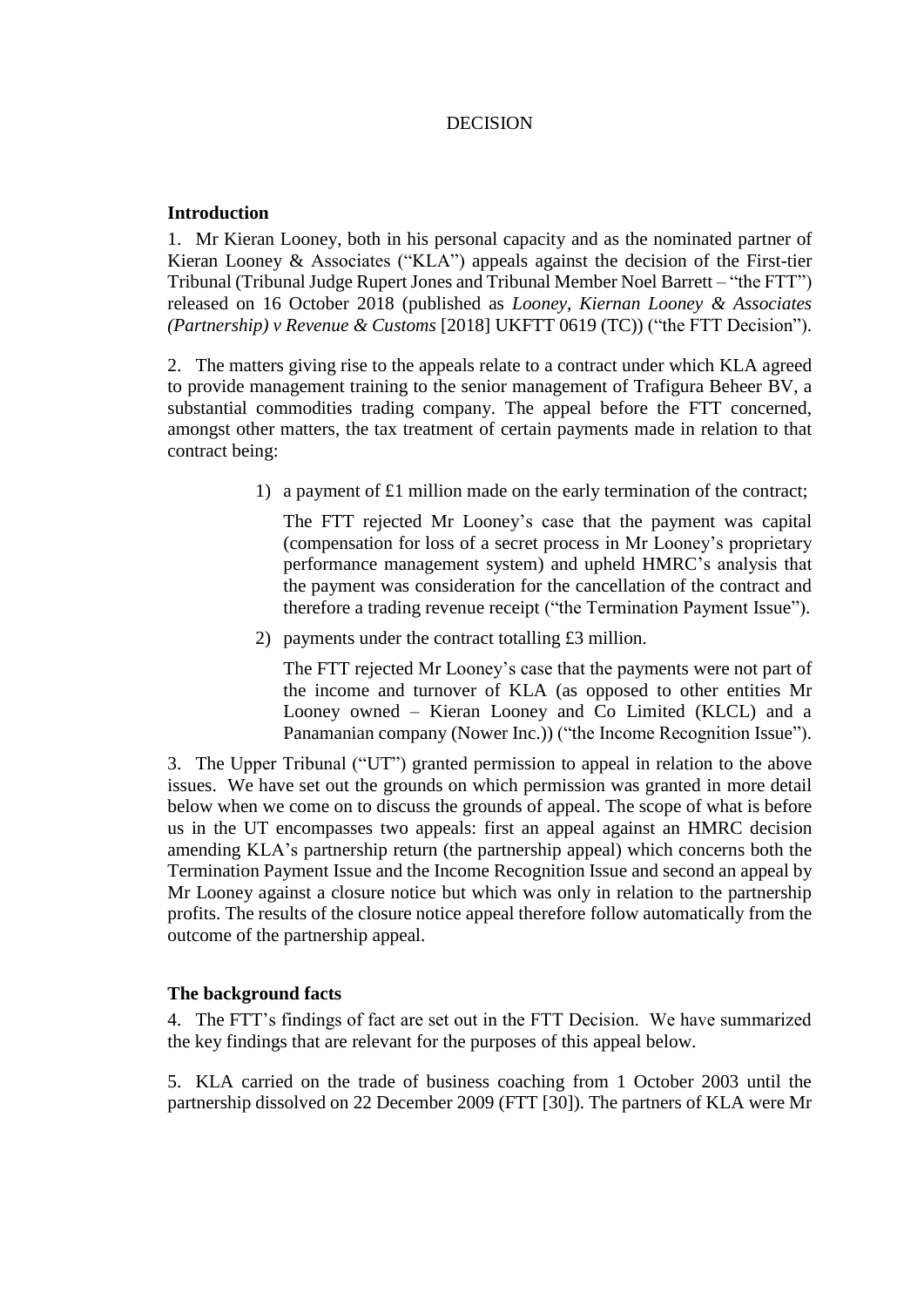Looney and Reality Coaching Limited. Mr Looney and his wife were shareholders and directors of that company (FTT [27] and [29]).

6. KLA entered into an agreement with Trafigura to provide management training for Trafigura's senior management on 14 January 2009 (the "KLA Proprietary Performance Management System Program" or the "KLA Program") (FTT [ 32]).

## *Contractual provisions*

7. The terms of certain provisions of the contract were extracted in the FTT Decision (FTT [32]-[44]). We focus on the terms relevant to the issues before us.

8. The contract commenced on 14 January 2009 and it was agreed that it would continue for 36 months from that date (FTT [ 33]).

9. The terms and conditions which governed the fees charged under the contract were set out in Attachment 2. They provided for:

> (1) an annual fee of £3 million to be paid for each of the three years of the contract (Paragraph 3).

> (2) the payment of a non-refundable deposit of £2.4 million immediately on signing the contract and £600,000 on 1 August 2009 for "KLA Train the Trainer" (Paragraph 3) (FTT [37]).

10. The term of the agreement would cover the initial part of the curriculum and three years' subsequent use of materials on licence, after which the licence would be assigned to Trafigura for continued use; Trafigura could then continue to use the performance management system at no extra cost (Clause 1.3).

11. The KLA Program 'Materials' were to remain the absolute property of KLA during the term of the contract (Clause 1.5) (FTT [34]). The terms and conditions for the use of the Materials were contained in a further attachment (Attachment 3). Any Materials provided were to be used only by Trafigura during the course of the KLA Program or otherwise as expressly licensed by KLA (Paragraph 1.5 of Attachment 3) (FTT [42]). All Materials would remain the exclusive property of KLA (Paragraph 2.1), and all Materials had to be returned at the end of the Program or any subsequent licence period (paragraph 2.7) (FTT [43]).

12. Trafigura would be granted a lifetime licence provided that the entire KLA Program was completed and the early termination provision (Clause 1.10 – which we set out below) was not invoked (Paragraph 2.9).

13. The contract was non-assignable and was not to be varied except in writing by an authorised signatory of each party (Clause 1.12).

14. Clause 1.10 provided that the KLA Program would be discontinued on the service of a termination notice by Trafigura and the payment of the early termination fee. Upon the service of the notice and payment of the fee, the parties' obligations under the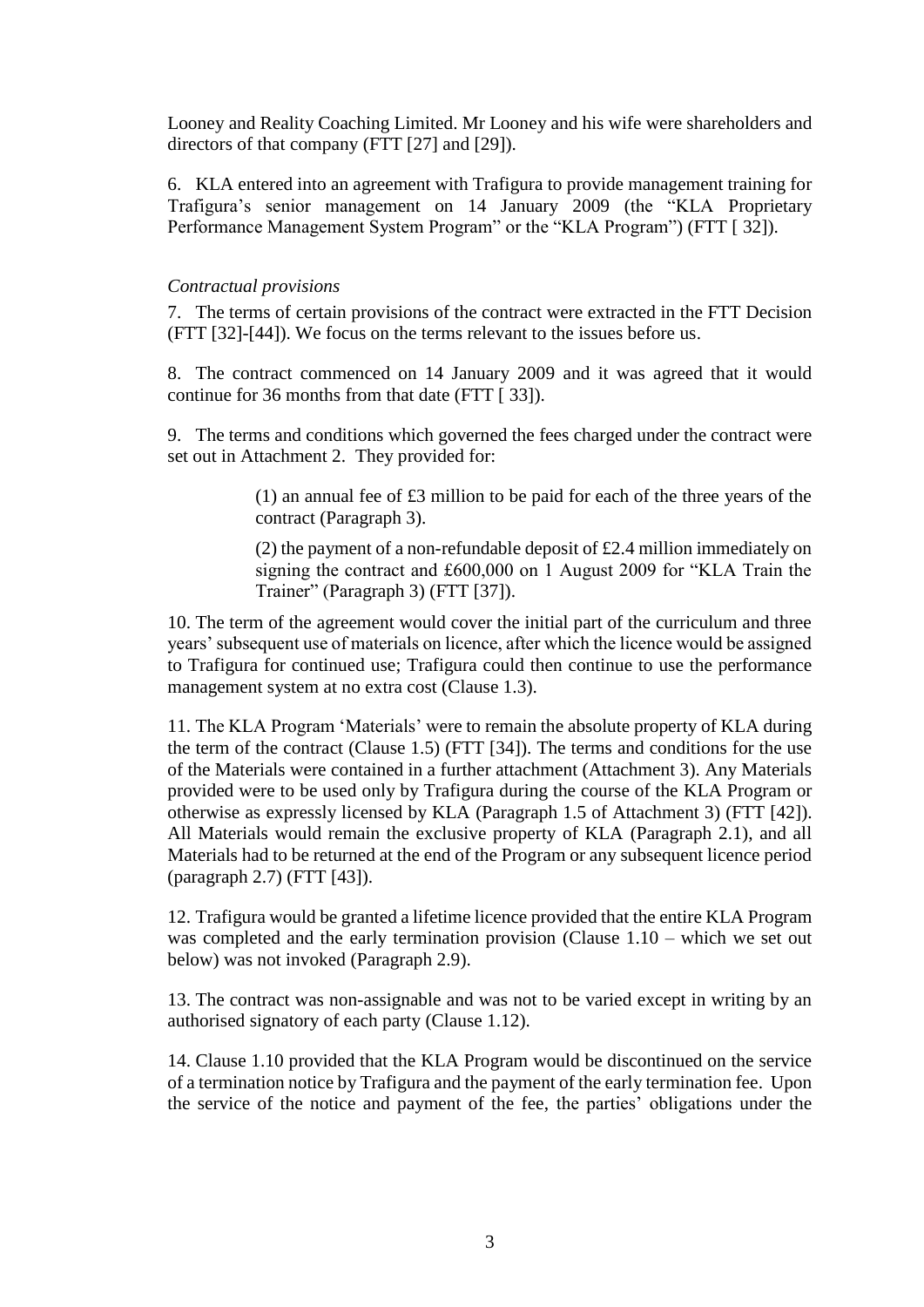contract would terminate (with the exception of certain provisions including those relating to confidentiality). Clause 1.10 was in the following terms:

> "Early termination may only occur on written notice on the basis set out in the Financials [*defined as the fees, payment terms, cancellation and other terms in Attachment 2*]. On Trafigura serving written termination notice and paying the early termination fee the Program will be discontinued and Trafigura and KLA will have no further obligations to the other in relation to payment or delivery of the Program respectively except that the confidentiality, Materials terms and other provisions of this agreement intended to apply after termination will continue to apply with full force and effect. If no written notice is served under and in accordance with the timescale set out in clause 2.5 Trafigura will pay the license fee for 2010 by 15th December 2009, and the license fee for 2011 by 15th December 2010."

15. Paragraph 5 of Attachment 2 headed "Early termination" specified:

"Written notice must be received by KLA on or before 1<sup>st</sup> November 2009. Non-refundable deposit  $+ \pounds1,000,000$  early termination fee to be paid to KLA within fourteen days of notification

Otherwise 100%"

1

16. As we mention below, the scope of the early termination provisions was later litigated between KLA and Trafigura in proceedings before the High Court.

17. Trafigura made payments of £2,343,522.70 and £500,000 on 4 February 2009 and 5 August 2009 to the Swiss PFK bank account of Nower Inc, a Panamanian company of which Mr Looney was the director and shareholder and which Mr Looney had incorporated on 14 January 2009 at or around the time when KLA entered into the contract with Trafigura (FTT [72] and [77]). The balance of the £3 million had previously been paid by Trafigura directly to Mr Looney<sup>1</sup> (FTT [39]).

18. On 9 April 2009, Mr Looney incorporated Kieran Looney and Co Limited (KLCL) (FTT [51] and [73]).

19. KLA carried on the trade of business coaching until both it and Reality Coaching Ltd (the other partner in KLA) were dissolved on 22 December 2009 (FTT [28] and  $[30]$ <sup>2</sup>.

<sup>&</sup>lt;sup>1</sup> Whether that balance referred to sums due under the deposit or the provision requiring a £3 million annual fee is unclear. The reference in FTT[39] to £500,000 being paid on 5 August 2009 (as opposed to the £600,000 due under the contract), and to the balance having been paid previously would appear to reflect at least in part that, as recorded in the High Court Proceedings Mr Looney took against Trafigura (reported at  $[2011]$  EWHC 125 (Ch) – (see paragraphs  $[9]$  and  $[15]$  of that decision), Mr Looney had agreed the contract should incorporate a coaching agreement he had entered into earlier with Trafigura's CFO for a fee of £100,000 and that he would refund payments he had received under that agreement to Trafigura.

<sup>&</sup>lt;sup>2</sup> Although FTT [28] records that Mr Looney ceased as a partner on 22 September 2009, it is not clear to us how, if that was correct, and in the absence of any suggestion anyone else replaced him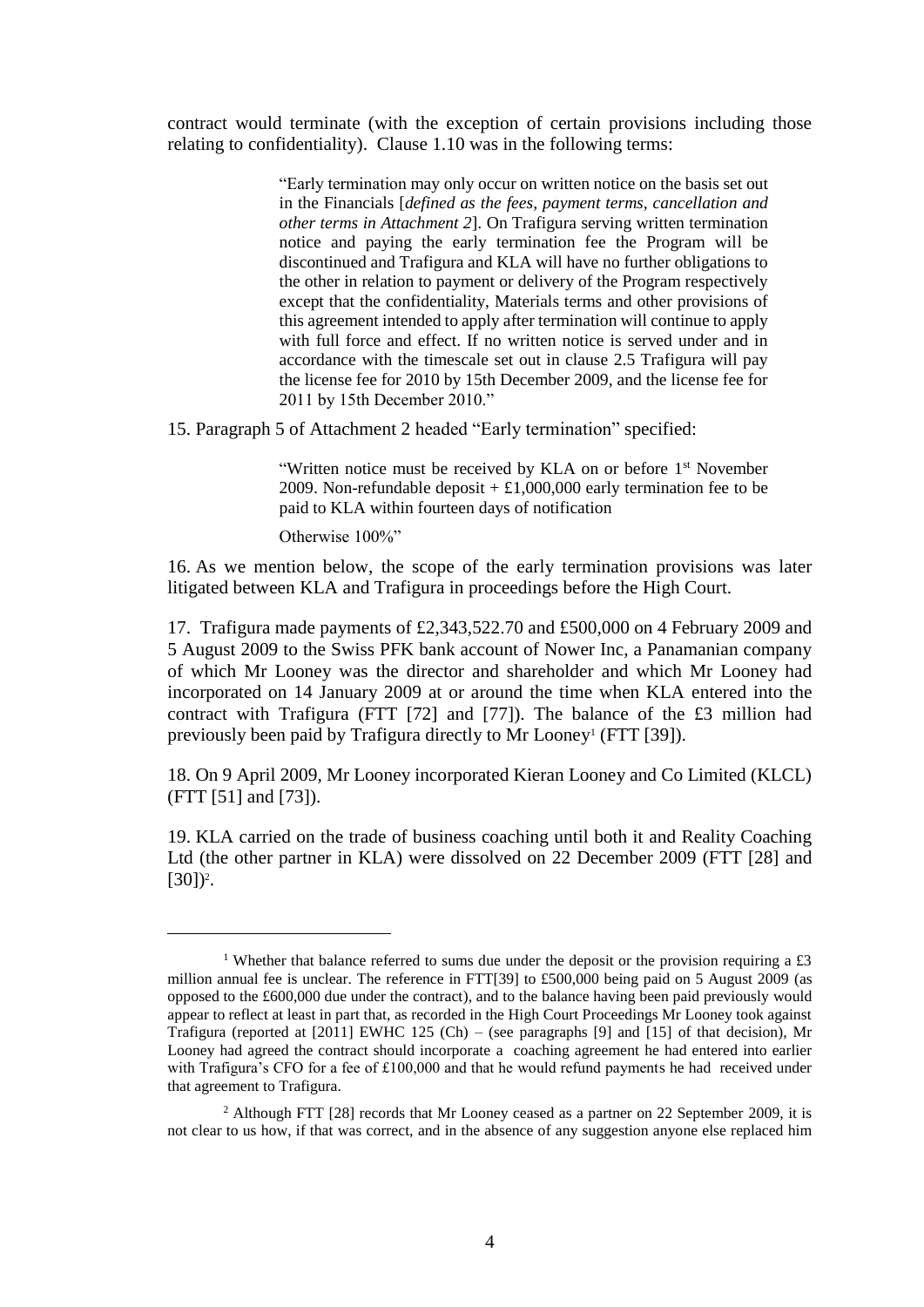20. Trafigura gave notice of early termination on 20 October 2009 and paid the £1 million early termination fee to KLA on 29 October 2009 (FTT [79]).

## *High Court Proceedings*

21. In December 2009, Mr Looney brought a claim against Trafigura in relation to the termination of the contract on the basis that the termination clause had not been lawfully invoked.

22. The particulars of claim alleged Trafigura was in repudiatory breach of contract by terminating it without reasonable cause and claimed damages for the loss of earnings on the remainder of the contract. In respect of intellectual property rights, it was alleged Trafigura had drawn on the KLA Program to develop its own training programme called TrafiTalent (FTT [96]). In the particulars of claim, Mr Looney "reserved all of his rights concerning infringement of copyright and breach of confidentiality…in respect of the [KLA Program] pending clarification of the precise ambit of TrafiTalent" (FTT [49]).

23. Following a hearing which took place in December 2010, Newey J (as he then was) dismissed the claim for damages for breach of contract in a judgment handed down on 1 February 2011. He concluded Clause 1.10 did not restrict Trafigura to being able to terminate the contract only on "proper and reasonable grounds". The reasons given by Newey J (at [90] of the High Court's decision) included that there was a rational basis for the incorporation in the contract of a clause permitting Trafigura to terminate on notice without having to show it had good reason for termination. This had come out in the evidence of one of Trafigura's witnesses; in effect to avoid argument over whether "soft skills", which were difficult to quantify, had been delivered by having a transparent mechanism or break clause (FTT [48]).

24. The High Court also concluded that the KLA Program did not have any significant impact on the development of Trafigura's own performance management programme, TrafiTalent.

# **The FTT Decision**

1

25. The FTT devoted [71] to [97] of its decision to setting out Mr Looney's submissions together with the evidence Mr Looney had given, explaining the evidence and submissions which the FTT rejected, and the findings of fact it accordingly made.

26. Regarding the Termination Payment Issue, the FTT recorded Mr Looney's claim that the compensation was received as a payment for the continued use of the secret processes used (or intellectual property) in his unique computerised management

as partner, that the partnership could be said to continue until 22 December 2009 with only one partner (Reality Coaching Ltd). The only source we could find for the FTT's finding was in HMRC's skeleton argument before the FTT. It was not clear however what the evidential basis for that suggested fact was, whereas there was evidence before the FTT (Mr Looney's witness statement) regarding KLA continuing until 22 December 2009. Give that, and as it was not in contention that the partnership dissolved on 22 December 2009, we proceed on the basis KLA remained in existence with both Mr Looney and Reality Coaching Ltd. as partners until 22 December 2009.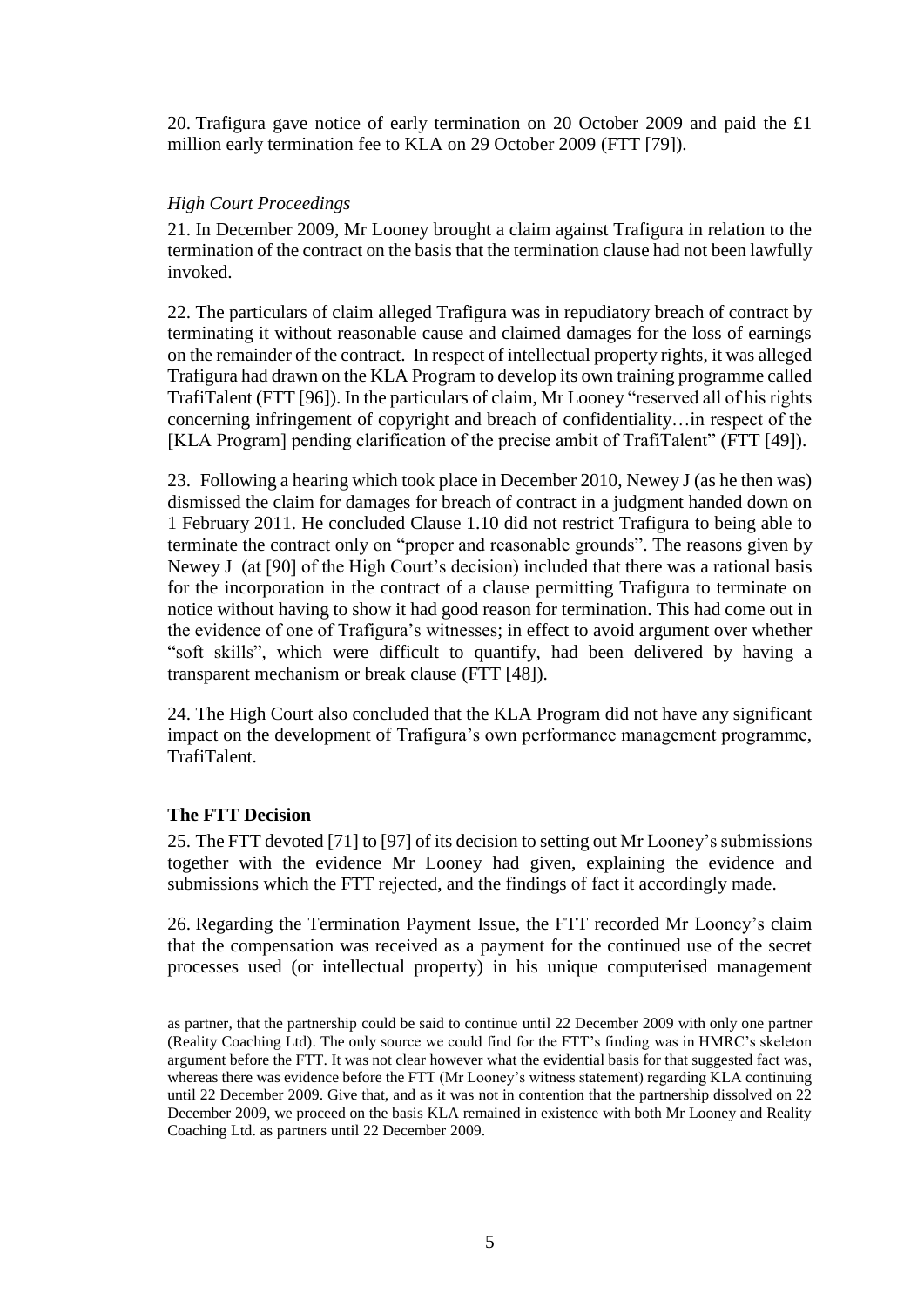performance system, which Trafigura used both during and after his period of engagement with them (FTT [90]). His evidence was that he had placed the compensation term in the Trafigura agreement to compensate for that use, that he realised once the system was in place it would be very difficult to ensure it was not used by Trafigura after the contract terminated, and that the £1 million sum (which vastly undercompensated him for the use of his proprietary product) was intended to be net of taxation (FTT [91]).

27. As regards the Income Recognition Issue, the FTT considered which of the entities associated with Mr Looney should be regarded as involved with the arrangements with Trafigura. Mr Looney's evidence was that once the Trafigura contract was signed with KLA "it dawned on him that the best way of operating the business was probably through a company". He set up Nower Inc. a company incorporated in Panama of which he was the sole director and shareholder for this purpose and opened a bank account for it in Switzerland to receive the payments from Trafigura (FTT [72] and [77]). Mr Looney recalled that his adviser, Mr Fonseka subsequently advised him to account for the monies from Trafigura in the UK through a UK company "to avoid any allegations of tax evasion by HMRC". He followed this advice and in April 2009 set up KLCL, a company incorporated in England and Wales (FTT [73] and [74]). Mr Looney stated he agreed with Trafigura to change the terms of the contract and, in effect, to novate the rights and obligations in the contract to Nower (FTT [75]). He claimed he could elect which entity should declare the income and that he recognised the income in KLCL (FTT [87]). HMRC, he submitted, was wrong to include these sums as partnership income (FTT [83]). He claimed the £1 million compensation payment was paid in error by Trafigura to his personal / KLA bank account and not to Nower (FTT [89]).

28. The FTT rejected Mr Looney's evidence both in relation to the termination payment, and also regarding his claim that the rights in the agreement were novated to Nower or any other entity such as KLCL. Accordingly, and as we have mentioned above, the FTT decided: on the Termination Payment Issue, that the payment was part of KLA's trading income and not compensation paid to acquire a secret process or intellectual property rights; and, on the Income Recognition Issue, that the payments were part of the income or profits of KLA (and not the income or profits of KLCL or Nower).

29. We have addressed the reasons for the FTT's conclusions and the reasons why it rejected Mr Looney's case later in this decision notice, when we discuss the grounds of appeal before us and the parties' submissions on those.

## **Grounds of Appeal**

30. Permission to appeal was refused by the FTT and, on the papers, by the UT (Judge Richards). Following an oral hearing, the UT (Judge Richards) granted permission on two grounds.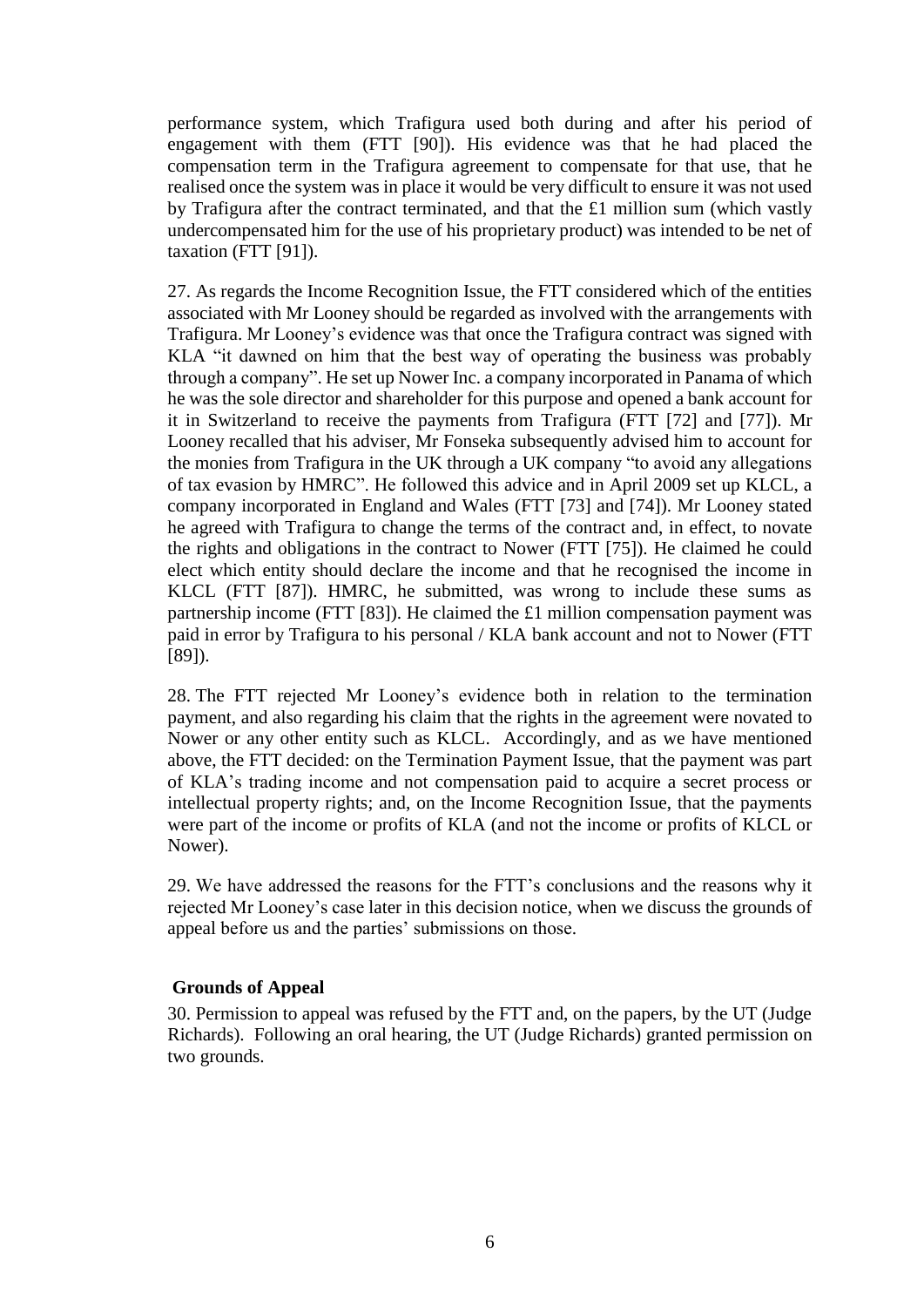#### **Ground 1: the Termination Payment Issue**

31. The first ground on which the UT granted permission to appeal was that:

"The £1m termination payment that Trafigura made was capital in nature. The FTT was therefore wrong to conclude that it constituted taxable income."

### *Case-law on capital or revenue nature of compensation payments*

32. There was no real dispute to the general approach to be taken in traversing this "well trodden territory" (as Moses LJ put it *Able (UK) Ltd v HMRC* [2007] EWCA Civ 1207).

33. HMRC referred us to an extract from the judgment of Arden LJ in *IRC v John Lewis Properties plc* [2002] EWCA Civ 1869 (at [13] and [14]), which although dissenting encapsulated the approach by reference to various authorities including the Sir Nicholas Browne-Wilkinson VC's judgment in *McClure (HMIT) v Petre* STC 749 at 754:

> "In my judgment it is equally established by authority that to decide whether a particular receipt is in the nature of income or in the nature of capital one has to look at all the circumstances of the particular case and apply judicial common sense in reaching a conclusion as to how the receipt is to be classified".

34. The issue is thus one of "fact and degree and above all judicial common sense in the circumstances of the case"<sup>3</sup> . Pausing here, this feature has implications for how quick an appellate court should be to interfere with the fact-finding tribunal's evaluation. This was highlighted by Lawrence Collins LJ's statement, to which HMRC referred us, in *Able,* that there was much to be said for the view that: "where the answer to a question is a matter of degree, taking account of all the circumstances, then an appellate court should show some circumspection before interfering with the decision at first instance". In a similar vein, Buxton LJ in *Able* while acknowledging (at [28] of his decision) that the issue was an issue of law, was of the view it was a special sort of issue as it had to be determined from a practical and business point of view.

35. When it comes to the approach to be taken to the correct characterisation of compensation, the relevant questions, as illustrated by the approach taken in *Able* (per Moses LJ at [5]) which concerned statutory compensation received by a landfill tipping site operator following a compulsory purchase order of part of the site, were:

> "Firstly, what was the compensation paid for? Secondly, would the sum which the trader ought to have received have been credited as income receipt of the trade (See Diplock LJ in *London and Thames Haven Oil Wharves Ltd v Attwooll (Inspector of Taxes)* [1967] Ch 772 at 815…"

36. While it is clear, following the principles above that the correct characterisation of a payment as capital or revenue will very much depend on the particular circumstances of the case, Mr Looney's case is that principles derived from the House of Lords case

<sup>&</sup>lt;sup>3</sup> As referred at [21] of Lawrence Collins' judgment in *Able* to Lord Upjohn's statement in *Regent Oil Co Ltd v Strick (Inspector of Taxes)* [1966] AC 295 at 313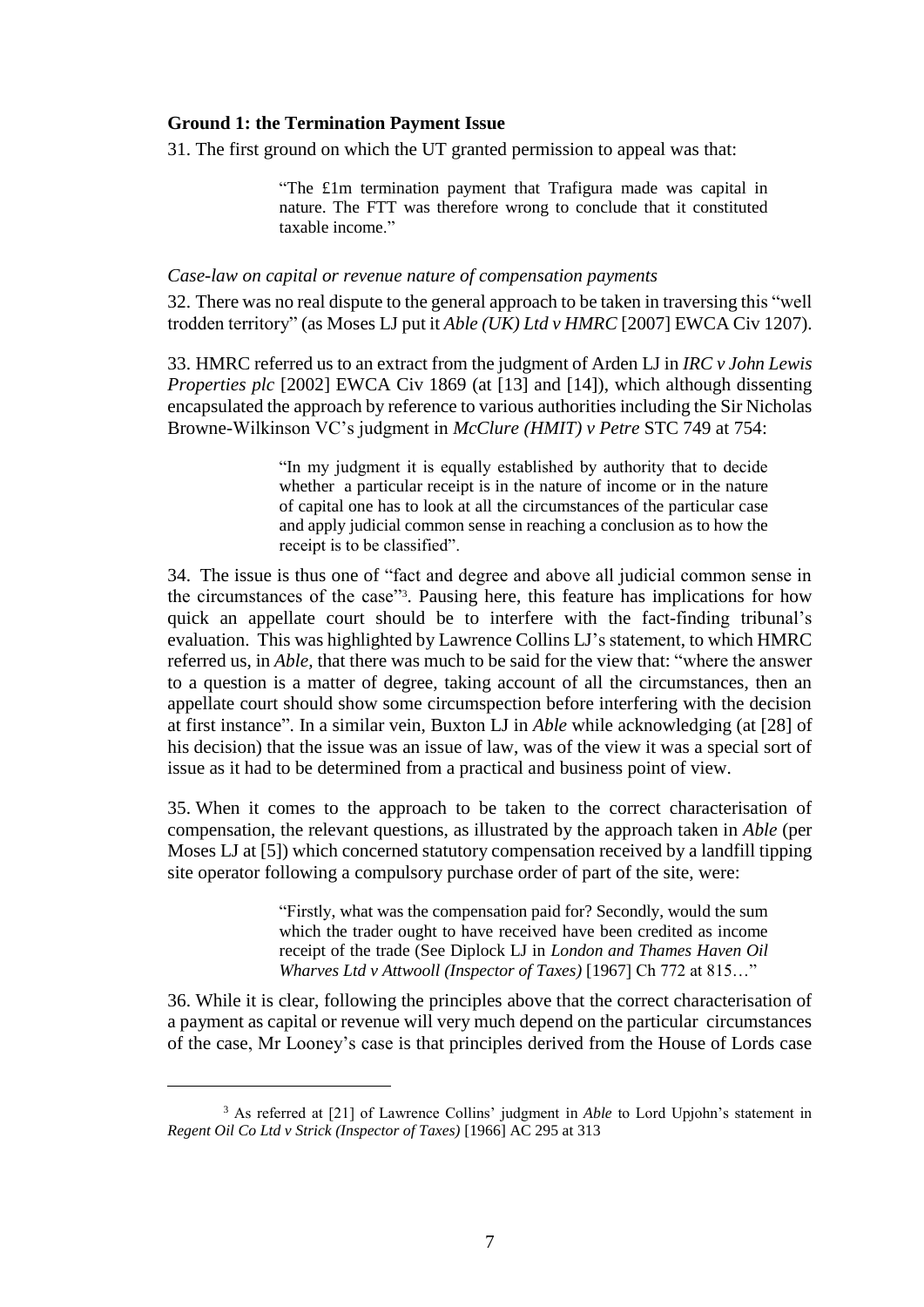of *Evans Medical Supplies Ltd v Moriarty (H M Inspector of Taxes)* [1957] 37 TC 540<sup>4</sup> and the factual similarities of that case are of key relevance. In *Evans Medical*, the relevant payment related to acquisition of secret processes and was found to be capital in nature. Mr Looney submits, contrary to HMRC's position, that the FTT were wrong to distinguish the facts of that case as they did and wrongly applied the principles from the case.

37. In *Evans Medical,* the appellant company manufactured pharmaceutical products world-wide including in Burma where it carried on business through an agency. Under an agreement with the Burmese Government, the company undertook to disclose secret processes concerning the preparation, storage and packaging of pharmaceutical products and other information (drawings and designs for a new factory and machinery) in return for £100,000 "capital payment" and £20,000 per annum, which was accepted to be trading income, to operate and manage a factory. The company could continue to operate its agency in Burma and to use its processes for its own commercial purposes and the Burmese Government were under obligations not to disclose the processes to others without the company's consent. The issue was whether the £100,000 was a trading receipt. The Special Commissioners found the entire contract was for the provision of services so the £100,000 was trading income (as was the £20,000 annual fee). The High Court found the £100,000 was capital. The Court of Appeal unanimously held the payment was a trading receipt, except to the extent that it was attributable to the disclosure of the secret process, in which case it was a capital receipt. The House of Lords dismissed the Revenue's appeal; a majority, Viscount Simonds, and Lords Tucker and Denning, held it was not open to the Court of Appeal to apportion the sum and accordingly the entire payment was a capital receipt.

38. Viscount Simmonds rejected any argument the company had not sold or assigned any property confirming (at 578) that a secret process was something "which can be disposed of for value and that by imparting the secret to another its owner does something which could not fairly be described as "rendering a service". He did not think authority was needed for "so obvious a proposition" but that it could be found in *Handley Page v Butterworth* 19 TC 328*.* (Mr Looney's skeleton relied on an excerpt from that decision which appears in Lord Evershed MR's judgment in the Court of Appeal in *Evans Medical* at 561).

39. Viscount Simmonds then identified that the question remained, assuming the sum was for the sale and purchase of an asset, whether it was a capital asset and concluded the evidence was overwhelmingly that it was. The sum received was a capital sum. He continued:

> "…Of paramount, if not decisive, importance is the agreement itself. I need not repeat its recitals or its terms. The Company parted with something for which the Government was prepared to pay no less than £100,000. Its possession had secured for the Company a substantial share of the Burmese market: its loss will mean, in the words of the Commissioners, that "the Company's Burmese agency will become

<sup>4</sup> Also reported at 1958 1 WLR 66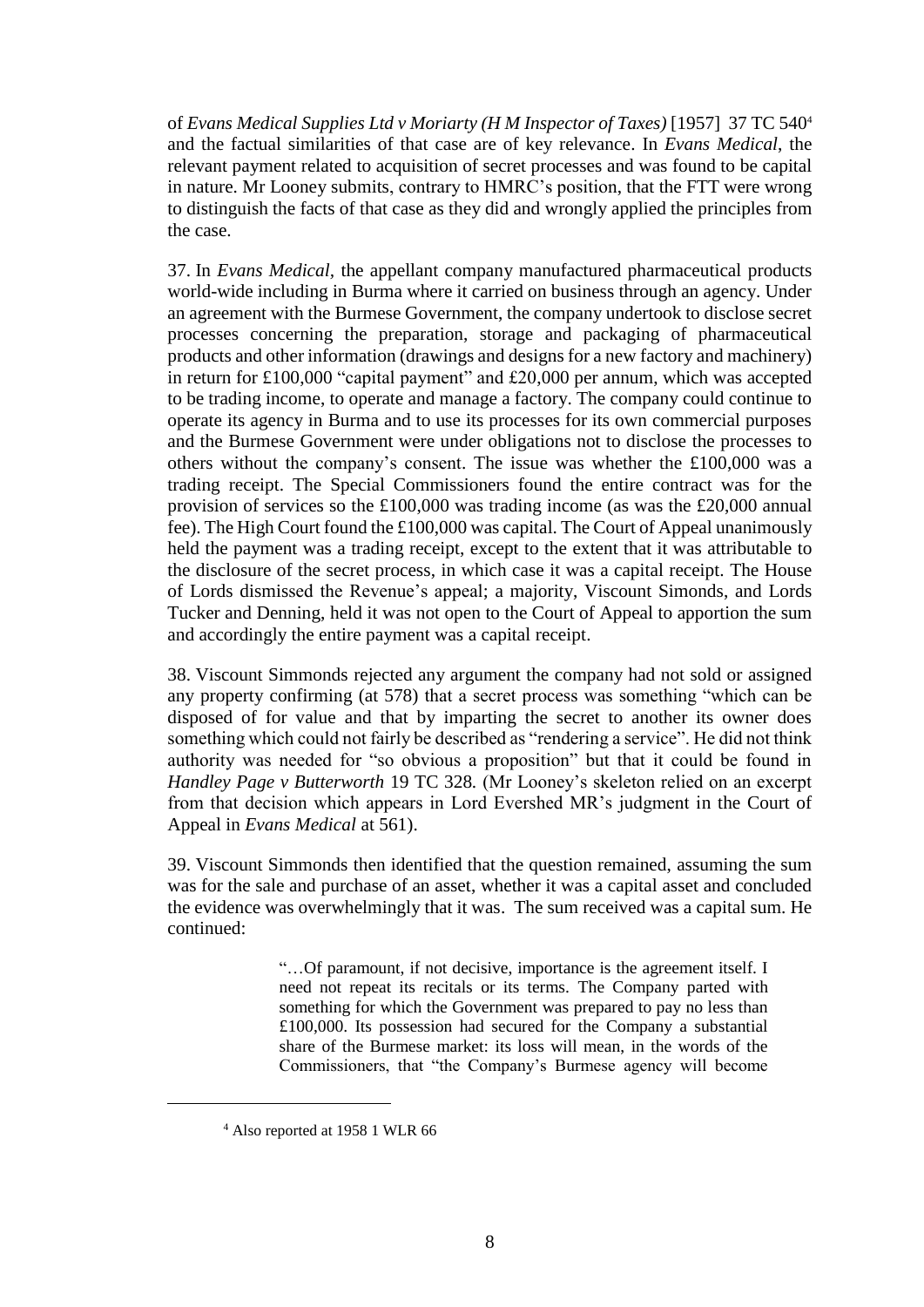progressively less important", or, in other words, that the Company has parted with an asset which was the source, or one of the sources, of its profit. I venture to repeat the question stated by Bankes, L.J., in *British Dyestuffs Corporation (Blackley), Ltd. v. Commissioners of Inland Revenue*, 12 T.C. 586, at page 596:

". . . looking at this matter, is the transaction in substance a parting by the Company with part of its property for a purchase price, or is it a method of trading by which it acquires this particular sum of money as part of the profits and gains of that trade? "

I look accordingly at this transaction and, with all respect to those who take a different view, do not see how the question can be answered except by saying that the Company has parted with its property for a purchase price, and when I say " its property " I mean, as Bankes, L.J., meant, a capital asset."

40. As he went on to explain, it did not matter, as the Revenue were arguing, that divulging a secret process to another person, as opposed to the whole world, would not be regarded as parting with a capital asset:

> "…The whole value of the secret might conceivably not be lost at once to the original owner, but that its value must be greatly diminished is obvious: in the present case it is doubtful whether within a measurable time it will have any value at all, at any rate so far as the Burmese market is concerned."

41. Lord Tucker agreed with Viscount Simmonds. Lord Morton agreed with the Court of Appeal that the imparting of secret processes was a capital receipt but fell to be apportioned out of the £100,000 payment. Lord Keith (dissenting) held the company was trading in "know-how". While Lord Denning did not agree that "know-how" could be sold as a capital asset, he dismissed the appeal on the basis the payment could not be brought into the assessment because it was not received in the course of the company's existing trade.

#### *The parties' submissions on the case law authorities*

42. Mr Fonseka's case on behalf of Mr Looney, as elaborated in his skeleton, is that the FTT wrongly applied the propositions of law set out in *Evans*. The first excerpt he relies on is actually taken from *Handley Page* decision<sup>5</sup> (which was referred to in the Court of Appeal's decision in *Evans<sup>6</sup>* ) to the effect that possession of secret process is a capital asset. The extract makes the point that profits derived from a person carrying out the secret process for himself or the royalties derived by granting a license for another to use it on terms securing that the process is not divulged to third parties would be taxed as income. But, if the secret process were sold or, as on the facts of *Evans*, the person surrenders a quasi-monopoly by making it public, the money the person receives in payment for either of those things is a capital receipt for the disposal of a capital asset.

<sup>5</sup> (1935) 19 TC 328 per Lord Romer at page 359

<sup>6</sup> (1957) 37 TC 540 at page 561 and [1957] 1 WLR 288 per Lord Evershed MR at page 304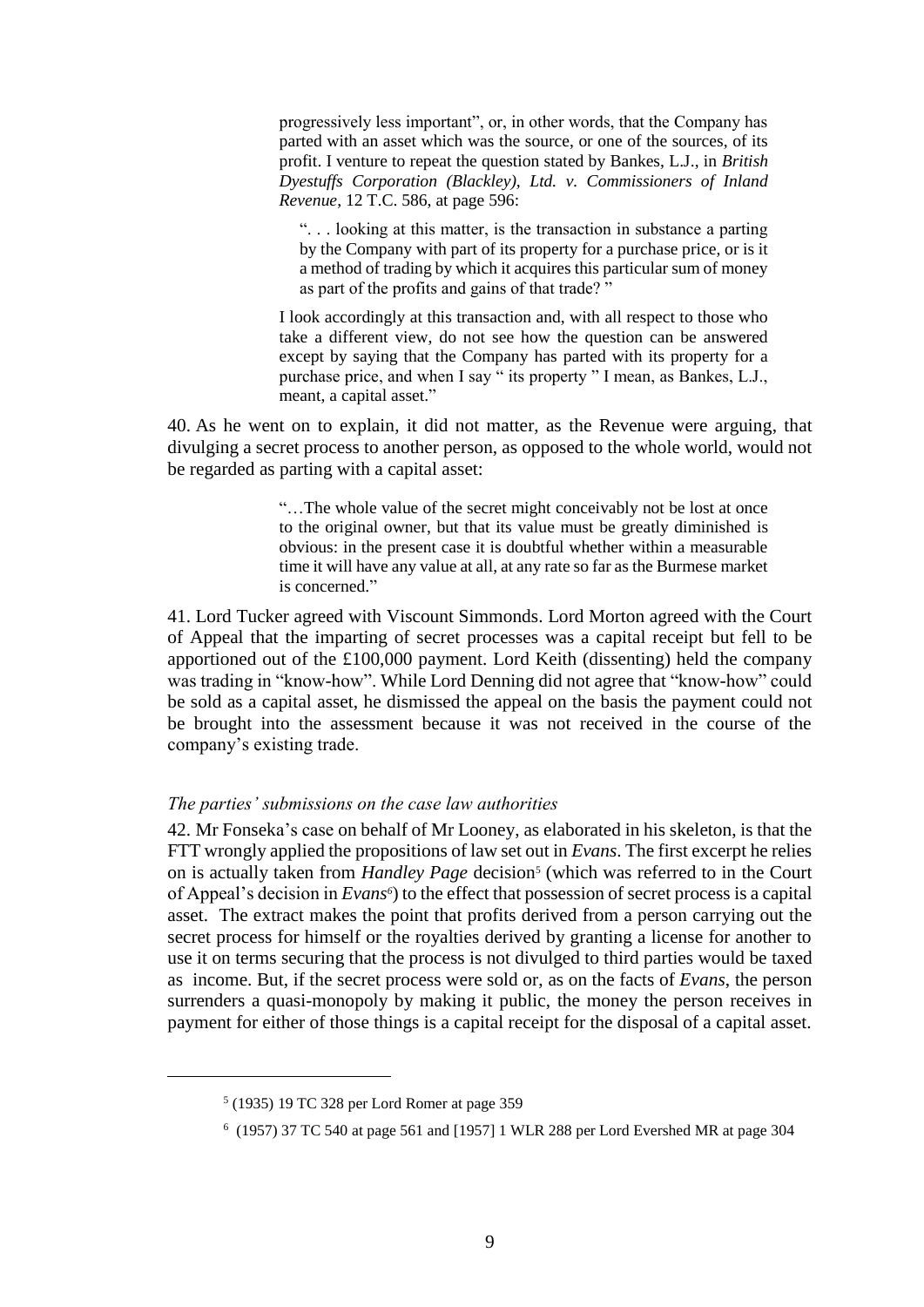43. Mr Looney's skeleton further relies on *Evans* to support the proposition that a secret process, once communicated to another, is in jeopardy; if it gets into the wrong hands the grantor has no protection. He also refers to passages in *Evans* which make the point that even though the Burmese government pledged not to divulge the information they would possess it for ever (Upjohn J 552 quoted in Evershed MR at 559, and Romer LJ at 566). However, these passages, whilst helpful guidelines, were not, we think, laying down a general proposition. They were simply factors which were taken into account as part of all the circumstances of that case in arriving at a common sense conclusion on the categorisation of the payments in that case.

44. On the general principles which Mr Fonseka seeks to derive from *Evans Medical* and *Handley* Page, there is no argument however between the parties. HMRC accept that a secret process may amount to a capital asset, that the sale of a secret process (as opposed to its licence or use) can amount to a disposal of a capital asset, and that there can also be a disposal of a capital asset even where the disposer retains rights but the circumstances are such that on the facts, the value of the asset is greatly and permanently diminished. (In *Evans*, this arose from the fact the activities of the company's Burmese agency would become progressively less important – [39] above). Rather the dispute is as to whether the FTT erred in the application of such principles on the facts; in particular Mr Looney argues that the FTT was wrong to distinguish the facts of this case from those in *Evans* as, he says, the facts were in all material respects the same as in *Evans*.

## *The FTT's Decision regarding nature of the termination payment*

45. The section of the FTT's Decision dealing with the termination payment was at [152] to [166] which began by setting out the relevant parts of the contract and the parts of the High Court's judgment on Clause 1.10. For the reasons summarised below, the FTT rejected Mr Looney's evidence (FTT [163]) and concluded the purpose of the payment was to compensate KLA for the lost opportunity to trade and profit from the remaining two years anticipated under the contract:

> (1) On the plain wording of Clause 1.10, the termination payment was not expressed to be compensatory for acquisition of intellectual property rights or secret process contained in KLA Program. Furthermore, numerous contract provisions excluded Trafigura from using, acquiring or licensing the intellectual property except where the contract ran its full three-year term (FTT [159] and [162]).

> (2) Mr Looney's particulars of claim in his High Court case did not suggest the payment was for compensation for the loss of the secret process - the particulars suggested Trafigura was in repudiatory breach and claimed damages for loss of earnings on remainder of contract. Such intellectual property breach as was mentioned was in relation to the unrelated allegation that Trafigura drew on KLA Program to develop its own programme (FTT [159]).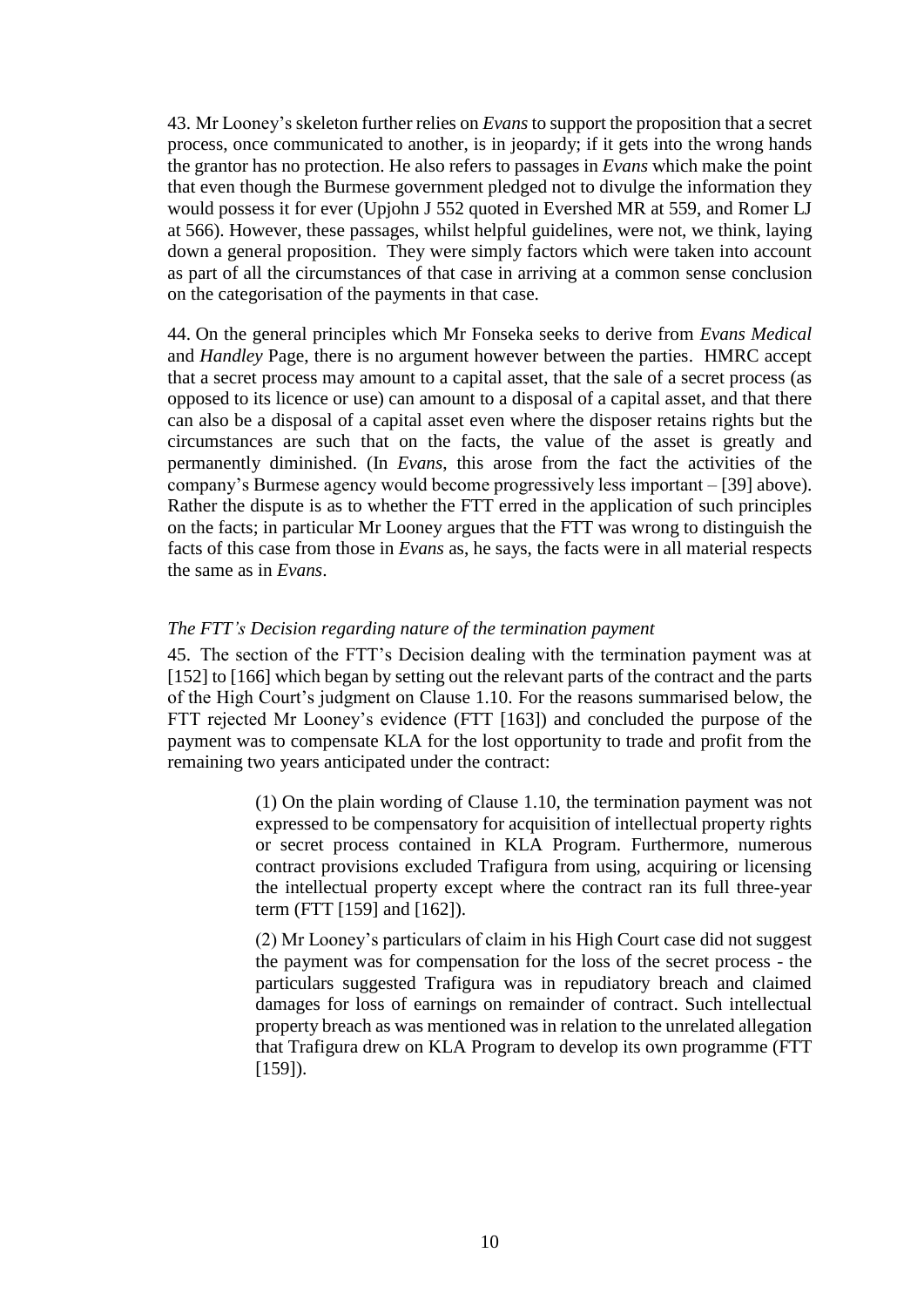(3) Such purpose was consistent with the finding in the High Court decision that purpose of the Clause 1.10 was to compensate or provide consideration for the early termination of the contract (FTT [159]).

(4) After setting out the contract terms in *Evans* which provided for payment in return for the company agreeing to provide and make various information and "know-how" available to the Burmese Government, the FTT distinguished *Evans* on the basis the contract terms in that case "could not be further" than those provided under the termination clause. The transaction did not provide for KLA to part with a capital asset (the KLA Program or any other intellectual property or right to a secret process) for a purchase price but was a method of trading by which KLA acquired a particular sum of money as part of the profits and gains of its trade (FTT  $[165]$ ).

#### *The parties' submissions on the evidence before the FTT*

46. Mr Looney submits the FTT erred in its analysis. The contract was silent on the reasons for the payment of the early termination fee and did not provide evidence either way on the issue. The FTT had to look behind the contract for the reasons for the payment. The only evidence before the FTT for the reasons behind Clause 1.10 was that given by Mr Looney in his witness statement that the compensation was received as a payment for the continued use of the secret processes. This was supplemented by his oral evidence that the clause was necessary as a disincentive for Trafigura to copy the processes which he had had to reveal to them in order to implement the programme. (We should note there was an inconsistency with this in how Mr Fonseka put his reply – he suggested Mr Looney was not concerned about Trafigura plagiarising his programme).

47. That oral evidence also suggested that the secret processes had a higher value than the sum payable under the early termination clause. The £1 million payment was only a fraction of the lost contract value and was more accurately to be described as a form of tax-free capital resource to be used to sustain the business. Mr Fonseka referred also to the fact the High Court claim was for  $£5$  million damages representing the loss of fees over the next two years; it could not represent compensation for loss of earnings under the contract because the amount was too low. The significance of the loss of the intellectual property rights was evident from the subsequent lack of demand for work from Mr Looney and the drop in his income as could be seen from his subsequent tax returns.

48. HMRC's case, in summary, was first that the contract was not neutral. It did not suggest that any intellectual property rights had been transferred to Trafigura. The terms of the contract were clear that KLA retained full ownership of the intellectual property rights in the KLA Program and the Materials. The purpose of the payment was to compensate KLA for the early termination of the contract. Second, Mr Looney's evidence, which only went to his subjective understanding of what the payment was for, was rejected (because of the terms of the contract, business common sense, and his behaviour regarding the High Court proceedings, and as corroborated by the High Court's findings). From all of those matters the FTT clearly formed the view Mr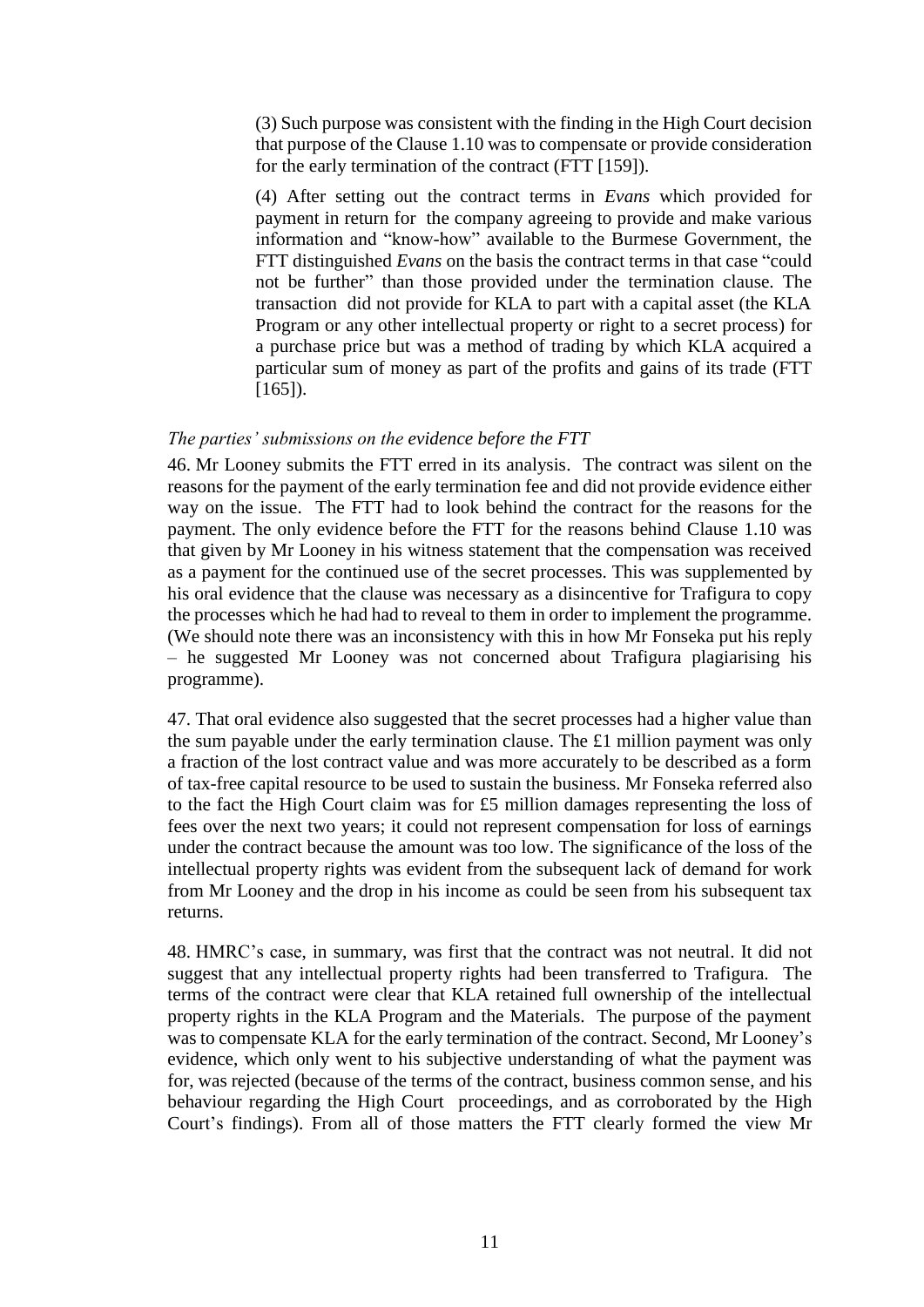Looney's evidence was self-serving. There was nothing close to a successful *Edwards v Bairstow<sup>7</sup>* challenge to show the evidence should be restated in the way Mr Looney's case implied.

### *Discussion*

49. Under s11 Tribunal Courts and Enforcement Act 2007 appeals to the UT are limited to points of law and thus to the question of whether the FTT made an error of law in its decision which needs to be corrected.

50. The FTT had before it the contract under which the payment was made, Mr Looney's evidence and findings made in a High Court judgment (but in proceedings involving different parties) and details of the particulars of claim Mr Looney had filed in that case. While it does not appear from the FTT's decision that it was referred to many of the authorities to which we were referred regarding the general approach to be taken to questions of whether a payment was capital or revenue, given, as identified above, that these cases direct the tribunal to look at all the facts and circumstances of the particular case and apply judicial common sense, which in this case would entail looking at contract under which payment was made and the wider circumstances we cannot see any material error in the FTT's approach.

51. The starting point was the contract. There is nothing in those provisions which suggests the FTT erred in its analysis. It correctly observed there was nothing in Clause 1.10 which suggested that the payment was made in respect of intellectual property rights or secret processes, and that other provisions excluded use and licensing of the KLA Program except where the full three years were seen out. There was nothing on the face of the agreement which transferred intellectual property rights or secret processes to Trafigura.

52. Mr Looney's evidence was really a disguised submission and at best subjective evidence as to what he thought the contractual provision concerned. But, whatever limited value that would have in the analysis, the FTT was entitled to reject it for the reasons it did. It was not consistent with the drafting of Clause 1.10 under which the payment was made or the wider provisions of the contract mentioned above. It was also not consistent with how Mr Looney had argued his case regarding the termination fee as disclosed in his particulars of claim before the High Court and it did not take into account the fact that the only claim regarding a breach of intellectual property rights in the High Court proceedings was the unrelated allegation of the use of the KLA Program to develop TrafiTalent.

53. As regards the significance of the High Court findings we pressed Mr Elliott, counsel for HMRC, on the relevance of its judgment, given it concerned different parties. He readily acknowledged the findings could not be binding on the FTT, but we agree the FTT did not regard them as such. Rather and as Mr Elliott put it, the FTT

<sup>7</sup> [1956] AC 14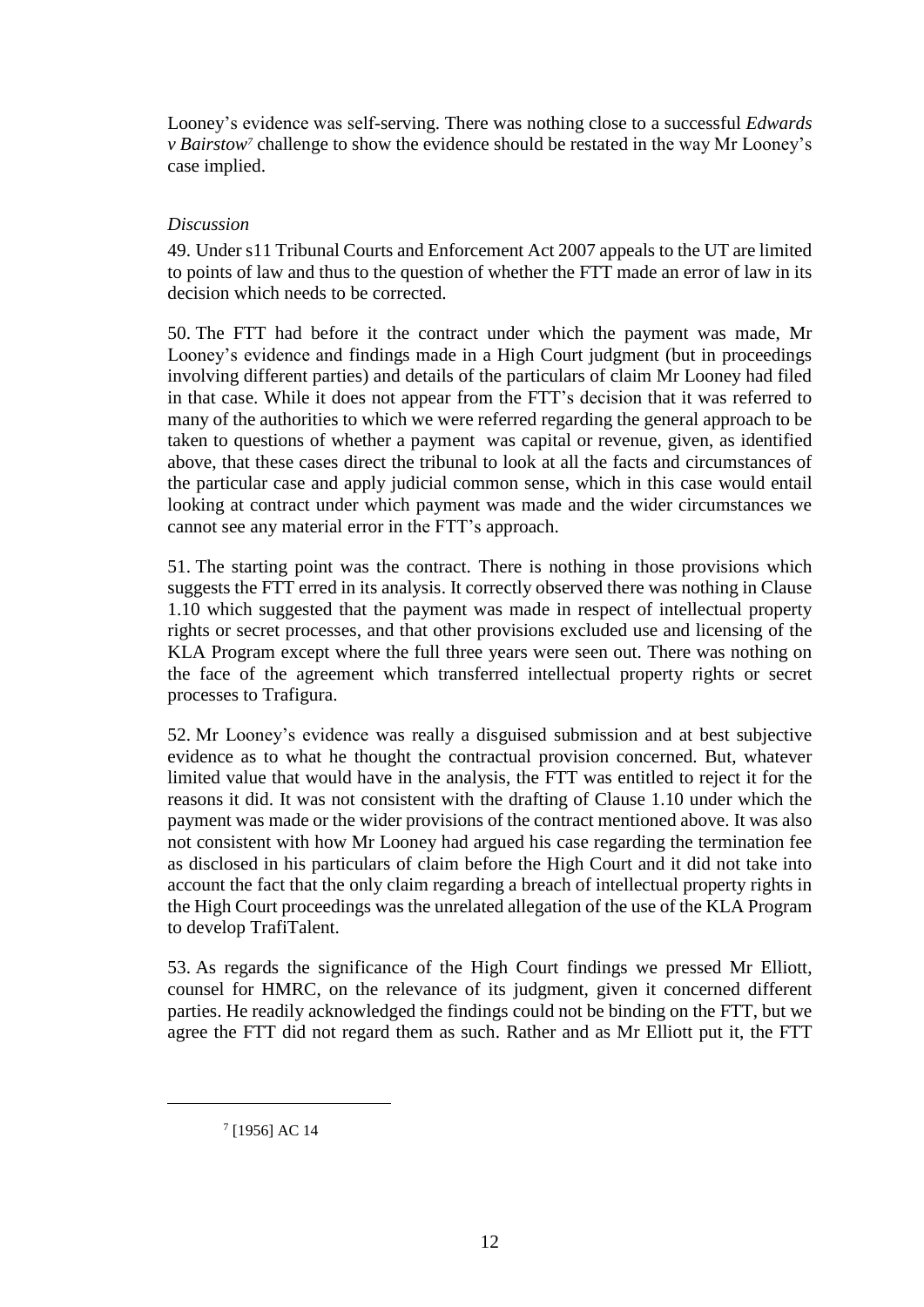"drew comfort" from the High Court's findings as they served to corroborate the FTT's analysis of the nature of the payment.

54. There was accordingly nothing in the surrounding circumstances which were before the FTT which indicated the payment was as Mr Looney was arguing. (While Mr Elliott took us to other excerpts from the FTT's decision concerning matters which are not under appeal before us where the FTT had rejected Mr Looney's evidence, we do not agree these provided further support for the FTT's rejection of his evidence. It is clear to us the FTT was not approaching Mr Looney's evidence in that manner, rather it was testing it against the other evidence before it in relation to particular issues– the fact it rejected his evidence in one area did not provide a reason for rejecting it in other areas.)

55. We also consider the FTT was correct to conclude *Evans Medical* did not advance Mr Looney's case. While the FTT distinguished the case on the basis of the wording and effect of the contractual provisions - in *Evans* the secret process was clearly transferred under the agreement whereas in Mr Looney's case the agreement did not effect the transfer of any intellectual property rights - the more significant reason why the principle in that case did not apply was because there was no evidence before the FTT of permanent diminishment of the relevant intellectual property*.* Mr Looney's case, in essence, is that irrespective of the contractual provisions once the secret process was disclosed the reality was that it then became of little value. It thus echoes what Viscount Simonds in the House of Lords in *Evans Medical* noted regarding the Burmese market being progressively less important to the appellant company and Romer LJ's analysis in the Court of Appeal's decision ((1957) 37 TC 540 at page 566) which looked beyond the letter of the contractual provisions to the reality on the facts of that case. (Romer LJ rejected, as unrealistic, the Revenue's submission that the value of the secret processes was not impaired as there was nothing under the agreement to prevent the company exploiting its knowledge for its own commercial purposes and the Burmese Government had promised not to further divulge the information).

56. However, Mr Looney's difficulty is that his claim that value in his intellectual property/secret process was lost is not one which was supported on the facts that were before the FTT. As HMRC point out, there was no evidence before the FTT on the point on which to make a finding that the value of any intellectual property rights had been diminished as a result of the agreement with Trafigura. There was no evidence that Trafigura divulged any intellectual property to others or took advantage of the intellectual property itself in breach of the agreement or that the value of the intellectual property was otherwise diminished. That there was no breach of the agreement was consistent with the findings of the High Court in so far as those were relevant. While Mr Fonseka submitted, in the hearing before us, that there was a drop in demand for Mr Looney's services, as he said could be seen from Mr Looney's subsequent income tax returns, there appears to have been no evidence to that effect upon which the FTT could make such findings of fact, or for that matter before us. Further, as HMRC say, any drop in demand for Mr Looney's services could be due to any number of factors aside from loss of his secret process or intellectual property.

57. As to Mr Fonseka's point about the amount payable under the clause being too low, there is nothing in the amount which appears at odds with its characterisation by the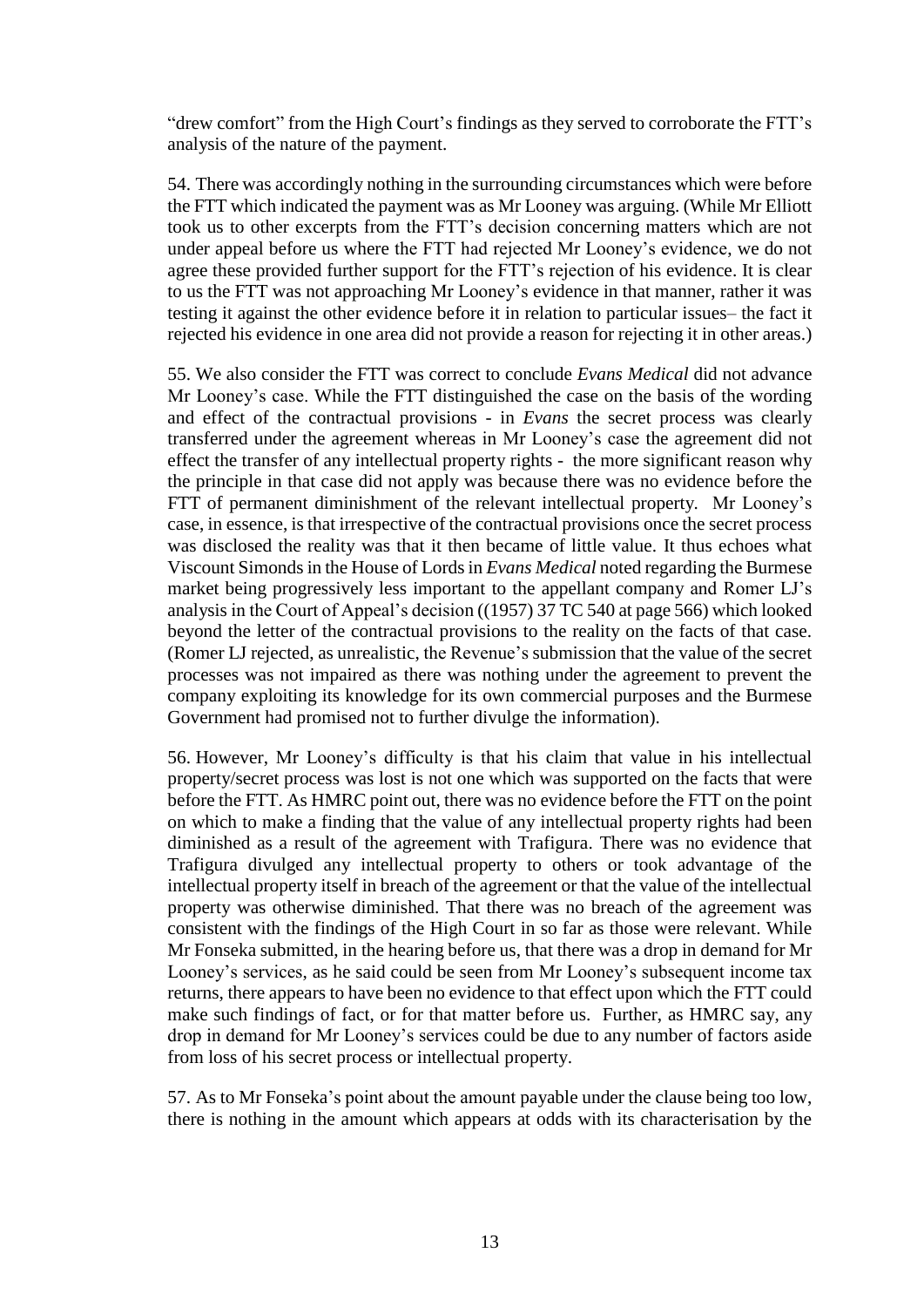FTT; it reflects that when a contract is terminated early, costs that might otherwise be incurred in fully performing the contract both in terms of time and resource are not incurred. Also, as HMRC say if the clause was not a clause dealing with termination it would be strange that there was then no provision in the contract regarding loss of earnings through cancellation.

58. Standing back, we ask ourselves: did the FTT err in its task of looking at the circumstances and applying judicial common sense? We consider it did not make any such error and that there is no basis for interfering with the FTT's conclusion regarding the characterisation of the termination payment. It was quite clearly open to it to reach the conclusion it did on the materials that were before it (the contract, the subjective evidence of Mr Looney which it rejected anyway, but even if it had not would only have been of very limited weight, and the consistency of its view with findings in the High Court). We also bear in mind the injunctions in the case-law (see [34] above) that we should be slow to interfere with a first-instance tribunal's evaluation. That provides all the more reason to reject the argument that the FTT erred in law in its conclusion regarding the characterisation of the £1 million payment. HMRC put forward various other reasons why the FTT would have been entitled to reach the conclusion it did but given our conclusion above we do not need to consider those.

## **Ground 2: the Income Recognition Issue**

59. The second ground on which the UT granted permission to appeal was as follows:

"The FTT should have concluded from the evidence it was shown that there was a multi-party arrangement involving all or any of (i) Mr Looney; (ii) Nower Inc; (iii) KLCL and (iv) KLA to the effect that sums Trafigura paid under the contract were to be enjoyed by KLCL. Moreover, the FTT should have concluded that this arrangement had the effect that this arrangement meant that neither Mr Looney nor KLA was subject to tax on sums Trafigura paid and, instead, KLCL was liable to tax on those sums."

60. In granting permission in the UT, Judge Richards made it clear that no permission to adduce new evidence was being given and the ground would have to stand or fall by reference to the evidence which was before the FTT.

#### *The FTT Decision*

61. To put the relevant parts of the FTT's decision in context, it must be recalled that the argument put to the FTT was that the rights in the contract had been assigned or novated to Nower or to another entity such as KLCL. The FTT's findings and reasoning were accordingly principally addressed at this issue. The FTT summarised the evidence Mr Looney gave regarding the circumstances in which Nower and KLCL were set up including his reasons for setting them up when he did (FTT [71] onwards). Noting there was nothing in writing to evidence the alleged variation (as required by the Clause 1.12) or regarding Trafigura's reasons for so agreeing, or as to who had agreed it, the FTT rejected his evidence that he or KLA assigned, transferred or novated rights of KLA to Nower or any other entity such as KLCL (FTT [78]). It concluded HMRC had been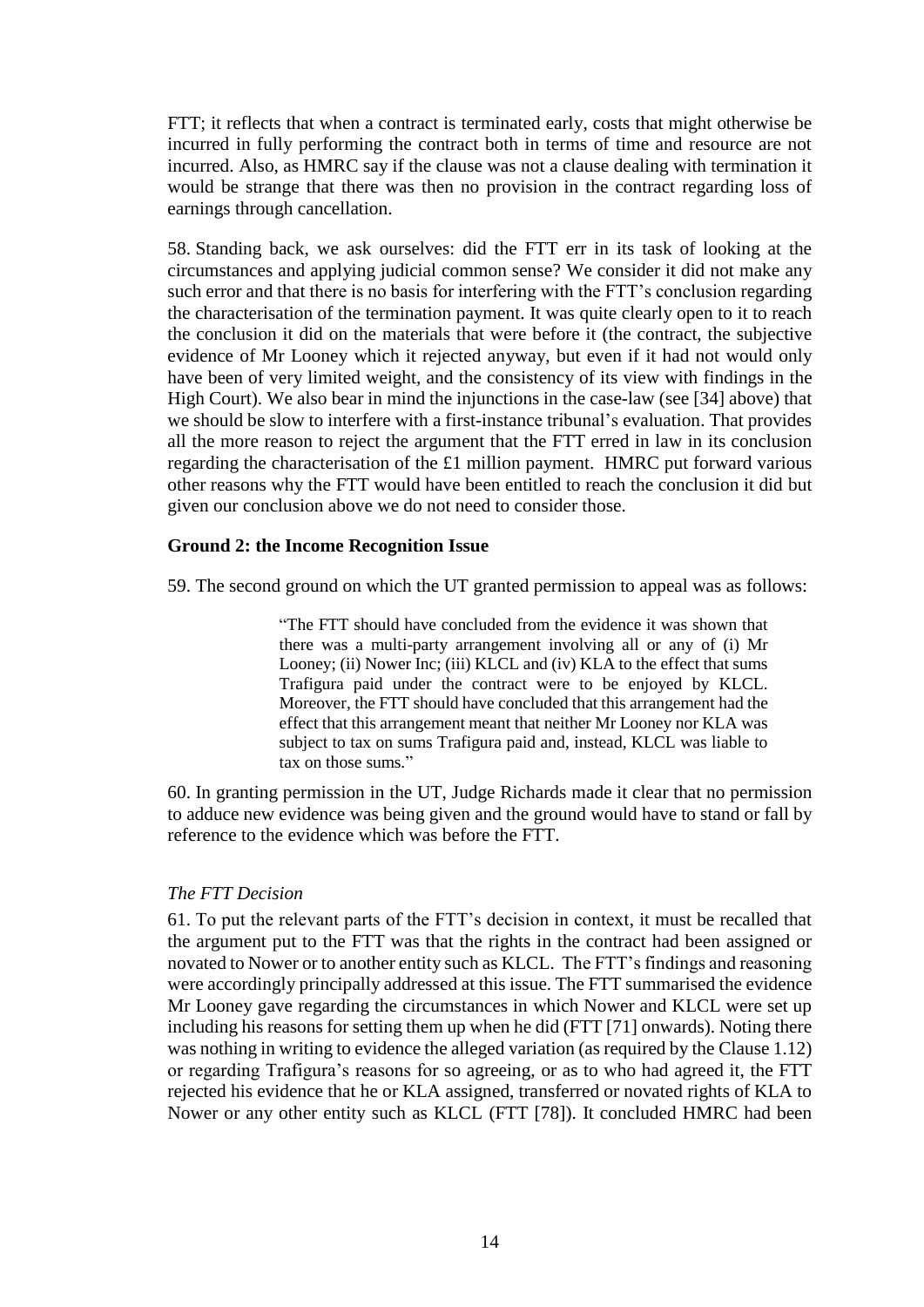right to include payments of money under the contract  $(£3$  million and £1million) as income of the KLA (FTT [84]).

62. In its reasoning (FTT [135] to [151]) which referred back to its earlier rejection of Mr Looney's evidence the FTT started by noting the agreement was made between KLA and Trafigura (FTT [136]). It noted that KLCL was not a contracting party, that it was not in existence when the contract was formed in January 2009 and that by the time it was incorporated in April 2009 the majority of the money paid pursuant to the contract (£2.3 million) had already been paid by Trafigura (FTT [144] and [145]). It was satisfied the sums paid by Trafigura to Nower and KLA bank accounts were attributable and due to the KLA and no other entity (FTT [146]).

## *The parties' submissions*

63. Before us in the UT, Mr Looney no longer maintains that there was any novation, transfer or assignment. His challenge was reformulated in the following way. He maintains he was entitled to transfer monies (income and expenses) between the various entities he owned using cross management charges. There was no written agreement, but there did not need to be as Mr Looney owned the relevant entities (and HMRC do not make any point on the lack of a written agreement). His case is that the FTT ought to have inferred from the following sequence of events that there was a multi-party agreement: Mr Looney, on behalf of KLA, signed an agreement with Trafigura; he then asked Trafigura to send money to Nower Inc.; he then incorporated KLCL and woundup KLA; and KLCL accounted for the relevant monies in its VAT return.

64. HMRC do not dispute that the relevant parties could in principle have made a multiparty agreement, but submit that there is no evidence any such agreement was entered into. Crucially for the agreement to have the tax consequences Mr Looney was seeking (showing the liability was not that of KLA) it would have to be shown 1) that the entity transferring or paying charges had an expense in its accounts 2) that the expense was wholly and exclusively for purposes of the trade (under s 34 Income Tax (Trading and Other Income) Act 2005).

#### *Discussion*

65. We can deal with this ground in short order. We agree with HMRC. There is insufficient evidence from which the multi-party agreement, with the tax effect contended for, might be inferred. As explained above the FTT clearly rejected Mr Looney's evidence. Even if that rejection was limited to rejecting his rationale for setting up Nower Inc and KLCL when he did, a tribunal faced with the remaining bare facts as to when the various entities were set up would be more than entitled to reject the submission that it thereby followed that a multi-party agreement had been formed.

66. The other evidence before the FTT also did not support the inference of a multiparty agreement.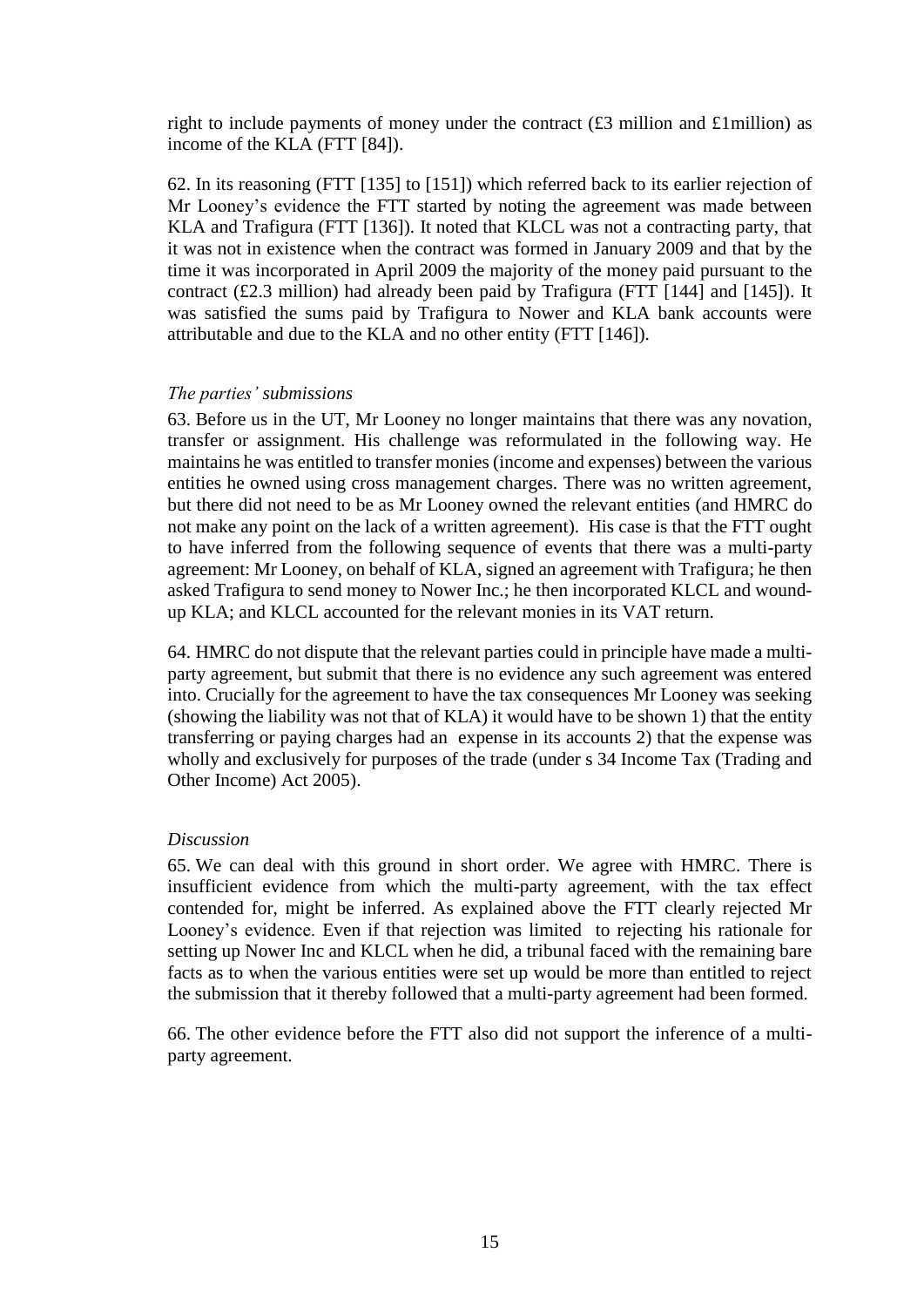(1) There was no mention of the relevant sums as an expense in the partnership accounts of KLA as filed originally, and even in those which were then subsequently amended (see FTT [31] and [64]),

(2) The statement in Mr Looney's statement of case in the FTT proceedings that the money was accounted for in KLCL to which Mr Fonseka drew our attention in his reply, was not contested by HMRC. However, it was not in dispute that KLCL accounted for the money in that way. Whether it was correct to do so was clearly in dispute. The fact KLCL treated the money as it did does not necessitate any finding that the money so accounted for was received pursuant to a multi-party agreement between the entities with which Mr Looney was involved.

67. As we have mentioned, Mr Fonseka directed us to the VAT returns of KLCL as evidence of a multi-party agreement between the parties. Even if these entries could support the inference of an agreement between some of the parties – which we do not accept – there was no evidence on this point before the FTT. The grounds on which Mr Looney and KLA have permission to appeal expressly excluded the introduction of new evidence in support of this ground.

68. For these reasons, in our view, there was no error of law in the FTT failing to find that there was a multi-party agreement with the effect contended for and this ground of appeal must be rejected.

69. We do not therefore need to deal with the issue that HMRC sought permission to raise in their respondent's notice, as to whether, in any event, the transfers were wholly and exclusively for the purposes of the trade.

70. While Mr Looney sought to raise before us a number of further alleged errors: that the contract with Trafigura was not with KLA but with Mr Looney personally, that the FTT ignored that its decision would result in double taxation given HMRC's taxation of sums in KLCL, and that the UT should in any event allow Mr Looney to claim capital allowances in relation to the expenditure incurred on his know how, none of those were issues in relation to which permission was granted and indeed some, such as the capital allowances point, were specifically refused. We do not therefore deal with these points except to record that HMRC confirmed before us, as they did before Judge Richards at the oral renewal of permission hearing before him, that they did not seek to collect tax on the same sums from both Mr Looney and KLCL.

#### **Decision**

71. For the reasons above neither ground shows the FTT erred in law. We therefore dismiss the appeal.